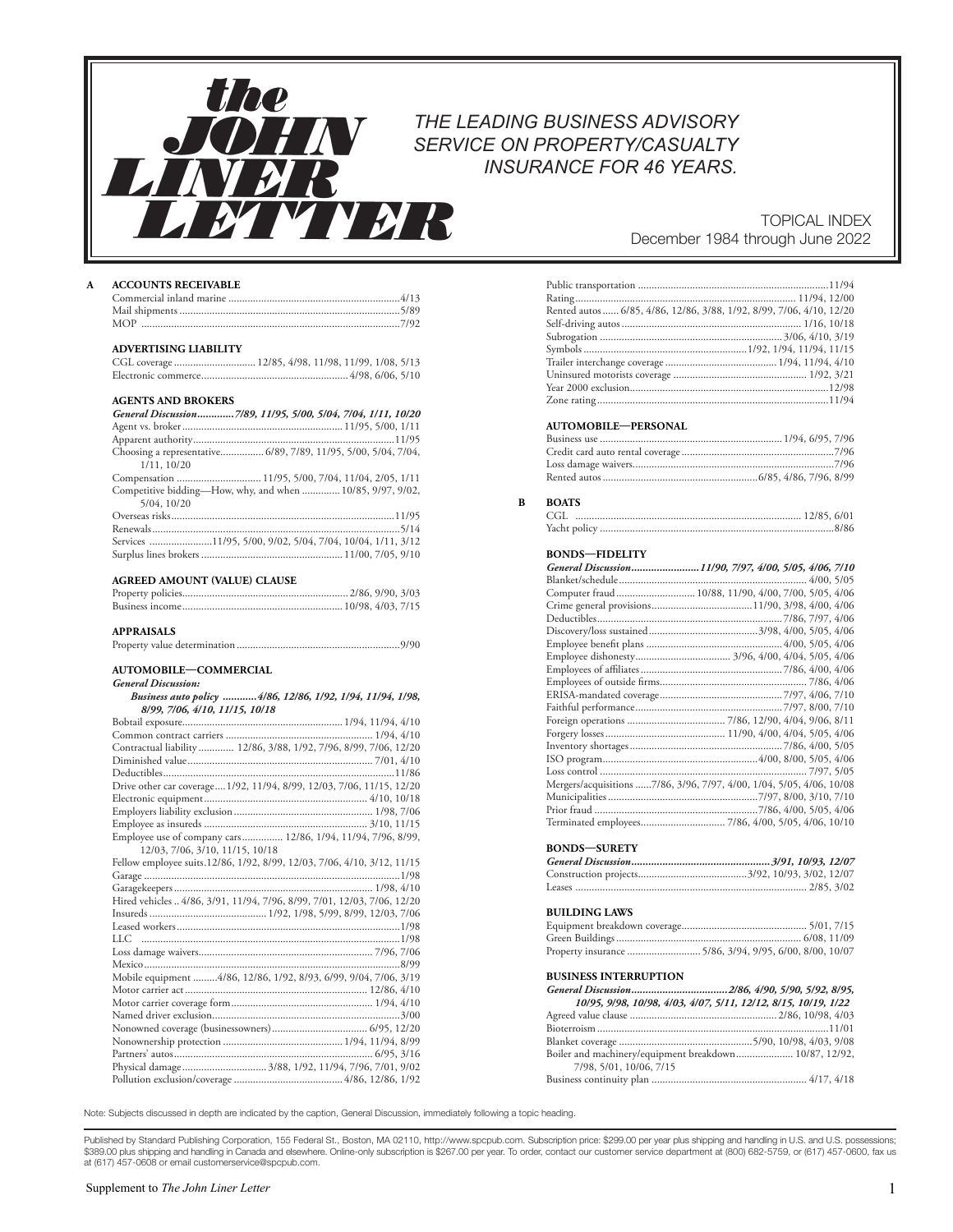| 10/98, 10/01, 1/02, 4/02, 4/03, 10/05, 4/07, 5/11, 7/15                 |
|-------------------------------------------------------------------------|
|                                                                         |
|                                                                         |
|                                                                         |
|                                                                         |
| Civil authority clause  2/86, 5/92, 10/95, 1/00, 10/01, 10/02,          |
| 4/03, 10/05, 4/07, 9/08, 12/13, 1/22                                    |
| Combined BII/extra expense 4/90, 9/98, 4/03, 4/07, 5/11, 4/18           |
| Contingent exposures (Dependent Properties)  8/95, 10/98, 10/01,        |
| 4/04, 4/07, 11/08, 10/09, 12/13, 8/15, 4/18                             |
|                                                                         |
|                                                                         |
|                                                                         |
|                                                                         |
|                                                                         |
|                                                                         |
| Due diligence, reasonable speed 4/90, 5/90, 10/01, 4/03,                |
| 10/05, 4/07, 5/11                                                       |
|                                                                         |
| Extended business income 2/86, 5/90, 10/95, 10/98, 10/01,               |
| 4/03, 10/04, 10/05, 5/11, 12/13                                         |
| Extra expense. 8/95, 10/95, 9/98, 6/00, 10/01, 4/03, 10/05, 5/11, 12/13 |
|                                                                         |
|                                                                         |
|                                                                         |
|                                                                         |
|                                                                         |
|                                                                         |
|                                                                         |
|                                                                         |
|                                                                         |
| Ordinary payroll  2/86, 5/90, 3/97, 10/98, 8/02, 4/03, 4/07, 5/11, 8/15 |
|                                                                         |
|                                                                         |
|                                                                         |
|                                                                         |
|                                                                         |
|                                                                         |
|                                                                         |
|                                                                         |
| Research and development exposures 4/90, 9/98, 5/11, 3/16               |
| Sales value of production 3/99, 6/00, 4/03, 4/07, 5/11                  |
|                                                                         |
|                                                                         |
|                                                                         |
|                                                                         |
|                                                                         |
|                                                                         |
|                                                                         |
|                                                                         |
| (also see boiler and machinery)                                         |

### **BUSINESSOWNERS**

| Valuation | 5/02 |
|-----------|------|

#### $\mathbf{C}$ **CAPTIVE INSURANCE COMPANIES**

# **CARGO INSURANCE**<br>General Discussion.........

| <b>CARGO INSURANCE</b> |  |
|------------------------|--|
|                        |  |
|                        |  |
|                        |  |
|                        |  |
|                        |  |
|                        |  |

### **CERTIFICATES OF INSURANCE**

### **CGL POLICY**

7/85, 9/85, 11/85, 12/85, 12/89, 8/93, 9/93, 5/96, 8/96, 11/98, 6/01, 9/04, 8/07, 4/09, 6/13 (also see liability insurance)

### **CLAIM HANDLING**

| General Discussion5/95, 6/95, 6/96, 1/99, 10/00, 10/04,               |
|-----------------------------------------------------------------------|
| 10/05, 5/09                                                           |
|                                                                       |
|                                                                       |
|                                                                       |
| Defense costs 5/95, 5/96, 6/96, 12/97, 3/98, 10/00, 8/05, 12/11, 9/17 |
|                                                                       |
|                                                                       |
|                                                                       |
|                                                                       |
| Independent counsel  5/95, 10/00, 8/05, 3/12, 3/15, 9/17              |
|                                                                       |
|                                                                       |
|                                                                       |
|                                                                       |
|                                                                       |
|                                                                       |
|                                                                       |
|                                                                       |
|                                                                       |
|                                                                       |
|                                                                       |
|                                                                       |
|                                                                       |

### **CLAIMS-MADE POLICIES**

### **COLLAPSE COVERAGE**

| Property policies 12/91, 9/95, 12/99, 6/00, 12/05, 9/08 |  |  |
|---------------------------------------------------------|--|--|

### CONTRACTUAL LIABILITY

| CGL coverage 12/85, 8/93, 7/94, 5/96, 10/03, 4/04, 8/04, 3/08 |  |
|---------------------------------------------------------------|--|
|                                                               |  |
|                                                               |  |
|                                                               |  |
|                                                               |  |

### **CRIME INSURANCE**

| General Discussion7/86, 11/90, 4/00, 5/05, 4/06, 7/10, 8/14, |
|--------------------------------------------------------------|
|                                                              |
|                                                              |
|                                                              |
| Computer crime 10/88, 11/90, 4/95, 4/00, 7/00, 5/05, 9/05,   |
|                                                              |
|                                                              |
|                                                              |
|                                                              |
| Employee benefit plans  4/00, 5/05, 4/06, 7/10, 8/14         |
| Employee dishonesty3/96, 7/97, 9/98, 4/00, 7/00, 8/00, 4/04, |
|                                                              |
|                                                              |
|                                                              |
|                                                              |
|                                                              |
|                                                              |
|                                                              |
|                                                              |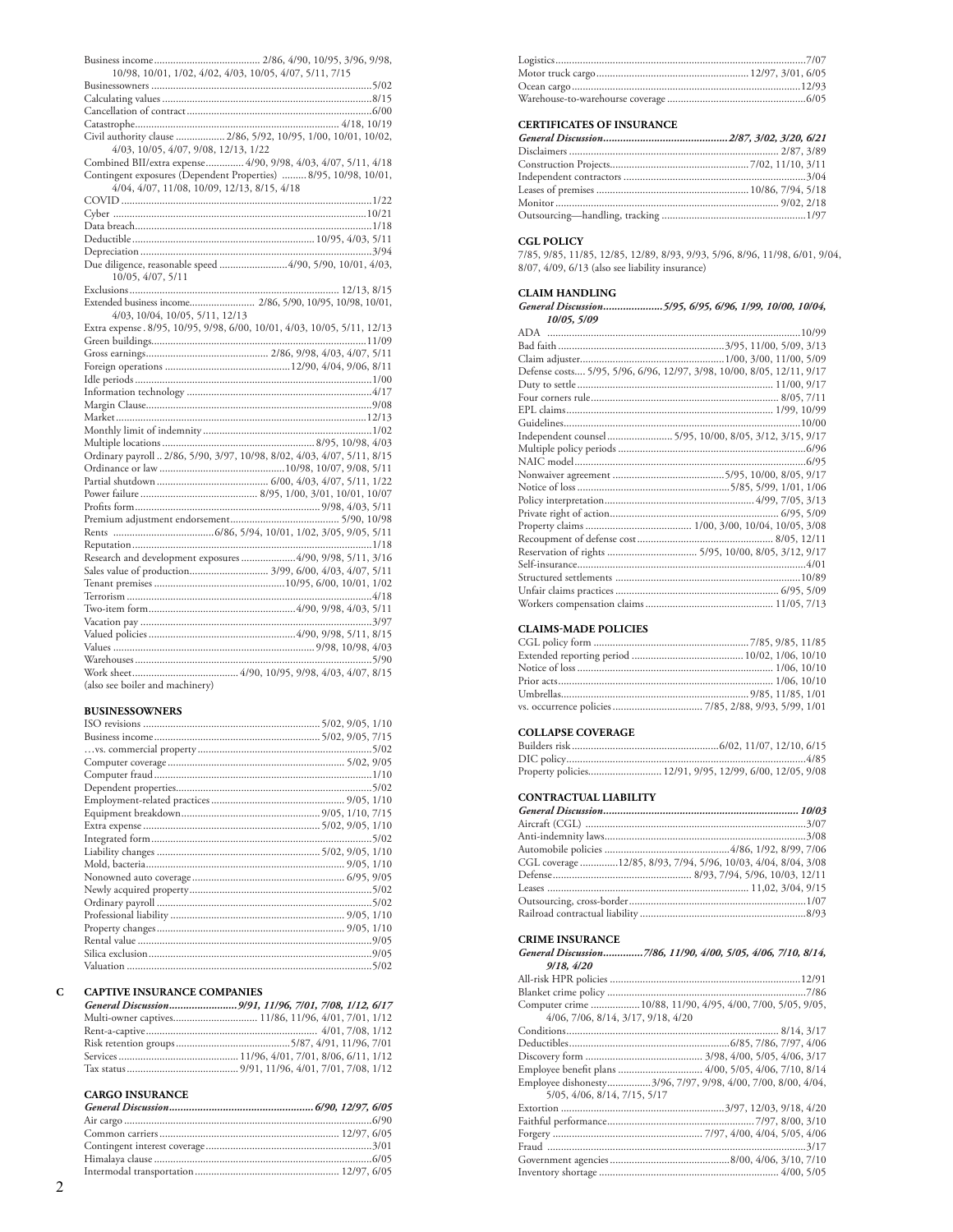| 5/05, 4/06, 10/08 |  |
|-------------------|--|
|                   |  |
|                   |  |
|                   |  |

#### **CUT-THROUGH ENDORSEMENTS**

Recovery from reinsurer......................................5/93, 11/99, 7/03, 4/11

### **CYBER INSURANCE**

(See Privacy (Cyber) Liability)

## **D DATA PROCESSING**

| Proprietary information  4/95, 4/98, 7/00, 4/06, 5/13 |
|-------------------------------------------------------|
|                                                       |
|                                                       |
|                                                       |
|                                                       |
|                                                       |
|                                                       |
|                                                       |

### **DEDUCTIBLES**

| <b>DEDUCTIBLES</b> |  |
|--------------------|--|
|                    |  |
|                    |  |
|                    |  |
|                    |  |
|                    |  |
|                    |  |

#### **DESIGN ERROR**

| DESIGN ERROR |  |
|--------------|--|
|              |  |
|              |  |
|              |  |

### **DIFFERENCE IN CONDITIONS**

### **DIRECTORS AND OFFICERS LIABILITY**

#### *General Discussion..............4/85, 3/86, 11/87, 5/91, 9/96, 9/01, 6/03, 9/07, 10/11, 11/16, 9/20, 3/22*

|                           | Corporate indemnification 11/87, 5/91, 9/01, 2/03, 6/03, 12/03, |
|---------------------------|-----------------------------------------------------------------|
| $3/10$ , $10/11$ , $1/15$ |                                                                 |
|                           |                                                                 |
|                           |                                                                 |
|                           |                                                                 |
|                           |                                                                 |
|                           | Entity coverage9/96, 9/01, 2/02, 2/03, 6/03, 10/11, 11/16       |
|                           |                                                                 |
|                           |                                                                 |
|                           |                                                                 |
|                           |                                                                 |
|                           |                                                                 |
|                           |                                                                 |
|                           |                                                                 |
|                           |                                                                 |
|                           |                                                                 |
|                           | Mergers and acquisitions 4/92, 6/97, 9/01, 1/04, 10/08, 11/16   |
|                           |                                                                 |
|                           |                                                                 |
|                           |                                                                 |
|                           |                                                                 |

| Prior wrongful acts 3/86, 11/87, 9/96, 9/01, 6/03, 1/06 |
|---------------------------------------------------------|
|                                                         |
|                                                         |
|                                                         |
|                                                         |
|                                                         |
|                                                         |
|                                                         |
|                                                         |

### **DISASTER PLANS**

| General Discussion4/93, 1/00, 10/01, 3/14, 4/18, 5/19, 5/20 |  |
|-------------------------------------------------------------|--|
|                                                             |  |
|                                                             |  |
|                                                             |  |

### **E EARTHQUAKE INSURANCE**

### **E-COMMERCE**

| Intellectual property7/00, 6/01, 6/06, 12/09, 5/10, 5/13     |  |
|--------------------------------------------------------------|--|
|                                                              |  |
| Personal and advertising injury 7/00, 6/01, 6/06, 5/10, 5/13 |  |
|                                                              |  |
|                                                              |  |
|                                                              |  |

### **EMPLOYEE BENEFITS**

| <b>EMIT LOTEL DEIVETTIO</b> |  |
|-----------------------------|--|
|                             |  |
|                             |  |
|                             |  |
|                             |  |

### **EMPLOYERS LIABILITY**

## **EMPLOYMENT PRACTICES**

| General Discussion 6/94, 10/97, 8/98, 1/99, 4/05, 7/09,                |
|------------------------------------------------------------------------|
| 9/14, 7/15, 7/17, 6/19                                                 |
|                                                                        |
|                                                                        |
|                                                                        |
|                                                                        |
|                                                                        |
|                                                                        |
|                                                                        |
|                                                                        |
|                                                                        |
|                                                                        |
|                                                                        |
|                                                                        |
|                                                                        |
|                                                                        |
|                                                                        |
|                                                                        |
|                                                                        |
|                                                                        |
|                                                                        |
| Sexual harassment 6/94, 5/97, 2/98, 3/98, 7/04, 4/05, 7/09, 9/14, 7/17 |
|                                                                        |
|                                                                        |

### **EQUIPMENT BREAKDOWN, BOILER AND MACHINERY**

*General Discussion..........7/87, 10/87, 11/92, 7/98, 5/01, 10/06, 7/10, 7/15, 1/19*

| Business interruption coverage  10/87, 12/92, 7/98, 5/01, 10/06 |  |
|-----------------------------------------------------------------|--|
|                                                                 |  |
|                                                                 |  |
|                                                                 |  |
|                                                                 |  |
|                                                                 |  |
|                                                                 |  |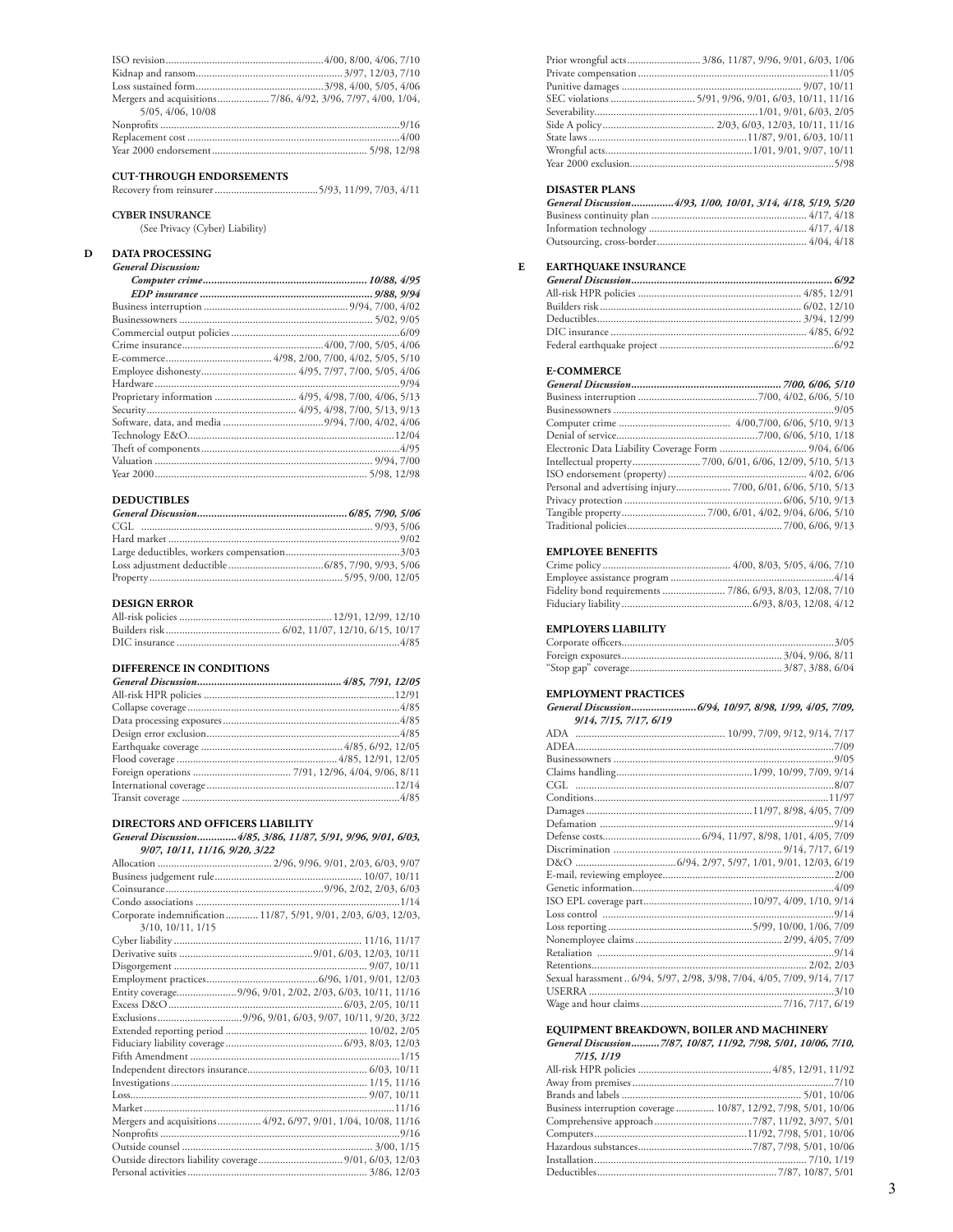## **ENTERPRISE RISK MANAGEMENT**<br>*General Discussion*

| Corporate risk management department  10/13, 11/13 |  |
|----------------------------------------------------|--|

### **ERRORS AND OMISSIONS INSURANCE**

| General Discussion6/91, 10/94, 12/04, 1/09, 7/18, 3/20, 7/20 |
|--------------------------------------------------------------|
|                                                              |
|                                                              |
|                                                              |
|                                                              |
|                                                              |
|                                                              |
|                                                              |
|                                                              |
|                                                              |
|                                                              |
|                                                              |
|                                                              |
|                                                              |
| Professional services  10/94, 12/04, 3/05, 9/05, 3/06, 1/09  |
|                                                              |
|                                                              |
|                                                              |
|                                                              |
|                                                              |

### **EXPERIENCE RATING**

Workers compensation........12/84, 9/89, 9/92, 12/00, 9/02, 11/03, 7/12

### **EXTORTION INSURANCE**

(SEE KIDNAP AND EXTORTION)

### **F FIDUCIARY LIABILITY INSURANCE**

### **FIRE LEGAL LIABILITY**

### **FLOOD INSURANCE**

### **FOREIGN OPERATIONS**

| FOREIGN OPERATIONS                                                   |
|----------------------------------------------------------------------|
| General Discussion12/90, 7/91, 12/96, 9/06, 8/11, 12/14, 8/19        |
| Admitted vs. nonadmitted  7/91, 12/96, 7/05, 9/06, 8/11, 12/14, 8/19 |
|                                                                      |
|                                                                      |
|                                                                      |
|                                                                      |
| Contingent business interruption 12/90, 4/04, 9/06                   |
|                                                                      |
|                                                                      |
|                                                                      |
|                                                                      |
|                                                                      |
|                                                                      |
|                                                                      |
|                                                                      |
|                                                                      |
|                                                                      |

|--|--|--|--|--|

- **G GUARANTY FUNDS** *General Discussion............................................................10/96, 4/16*
- **H HAZARD COMMUNICATION STANDARD** *General Discussion..............................................................7/88, 3/90*

### **HOLD-HARMLESS AGREEMENTS**

*General Discussion...............................7/94, 6/98, 10/03, 11/17, 5/18* Leases of premises ...................6/86, 10/86, 7/94, 1/02, 1/07, 8/10, 5/18 Leasing personal property..................................................................3/04 Reasonableness..................................................3/02, 10/03, 8/04, 11/17

#### **I IMPROVEMENTS AND BETTERMENTS**

*General Discussion...................................5/86, 3/93, 1/02, 3/07, 4/22*

### **INLAND MARINE INSURANCE**

### **INSURANCE COMPANIES**

| General Discussion-Financial Stability 10/91, 10/96, 9/00, 8/08 |
|-----------------------------------------------------------------|
|                                                                 |
| Financial stability 5/85, 10/91, 10/96, 9/00, 10/01, 2/02,      |
| 9/02, 2/03, 2/04, 10/05, 8/08, 4/16                             |
|                                                                 |
|                                                                 |
|                                                                 |
|                                                                 |
|                                                                 |

### **INSURANCE POLICIES**

### **INTERNET**

|--|--|--|--|--|--|

# **KEY MAN INSURANCE**<br>Foreign exposures................

Foreign exposures............................................................................11/89

### **KIDNAP AND EXTORTION INSURANCE**

Coverage................................................. 11/89, 3/97, 8/02, 12/03, 7/10

#### **L LEASES**

#### *General Discussion..............5/86, 6/86, 10/86, 3/91, 5/94, 7/94, 1/02, 1/07, 8/10, 9/15, 4/22*

| Hold-harmless/indemnity agreements 7/94, 1/02, 10/03, 3/04,     |
|-----------------------------------------------------------------|
| 1/07, 8/10                                                      |
| Improvements and betterments 5/86, 8/86, 3/93, 1/02, 3/07, 9/15 |
|                                                                 |
| Leases of premises 5/86, 6/86, 10/86, 5/94, 7/94, 1/02, 8/02,   |
| $1/07$ , $8/10$ , $9/15$ , $4/22$                               |
|                                                                 |
|                                                                 |
|                                                                 |
|                                                                 |
|                                                                 |
|                                                                 |
| Waiver of subrogation  5/86, 10/86, 5/94, 1/02, 1/07, 8/10      |

### **LIABILITY INSURANCE**

| Additional insureds 10/86, 12/92, 9/93, 7/94, 8/96, 11/98, 7/02, |  |
|------------------------------------------------------------------|--|
| 10/03, 3/04, 8/04, 1/06, 1/07, 3/08, 11/17                       |  |
|                                                                  |  |
|                                                                  |  |
|                                                                  |  |
|                                                                  |  |
|                                                                  |  |
| Broad named insured clause  12/85, 12/92, 5/99, 3/07, 11/17      |  |
|                                                                  |  |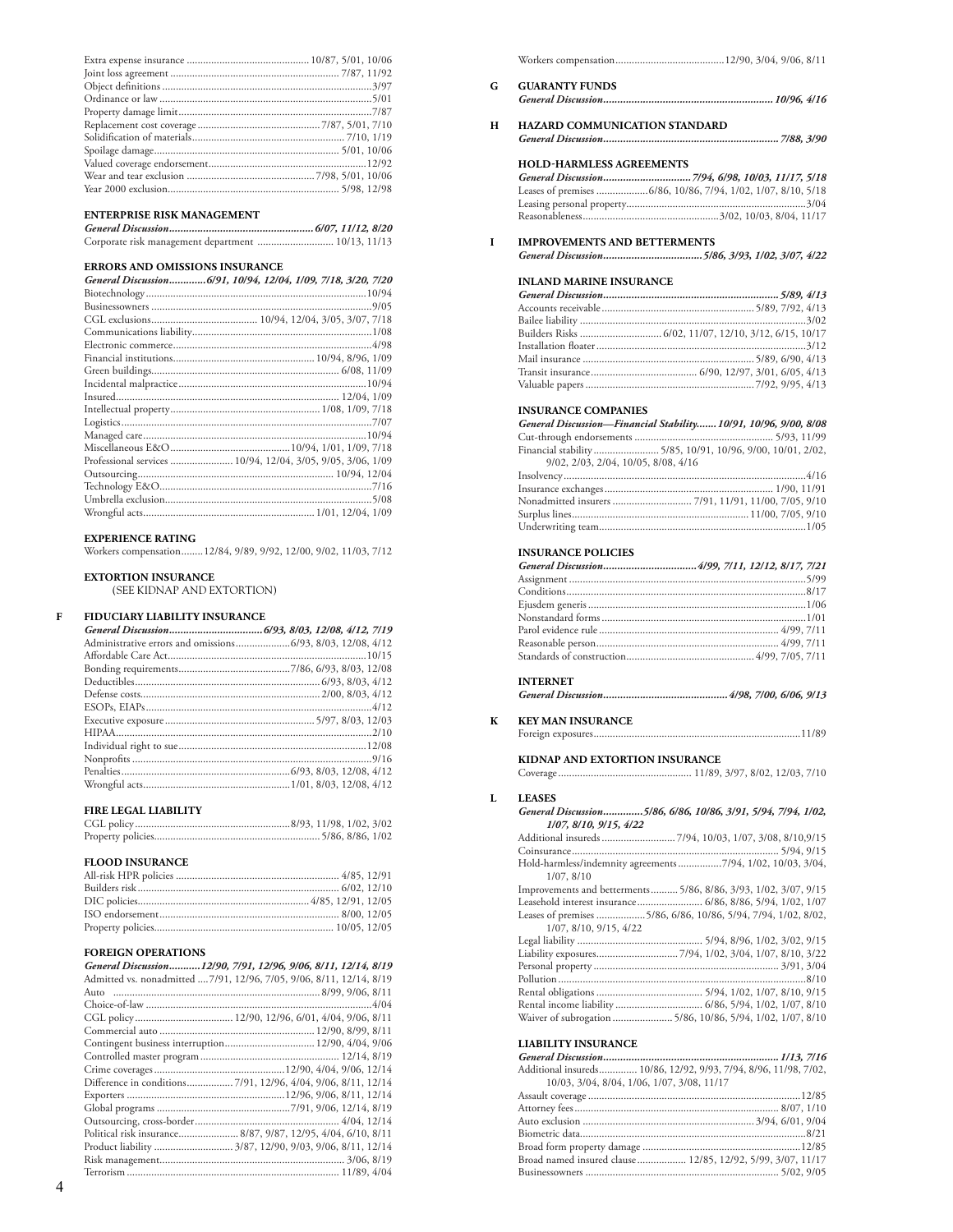| Certificates of insurance  10/86, 2/87, 7/94, 3/02, 7/02, 9/02,       |  |
|-----------------------------------------------------------------------|--|
| 10/03, 3/04, 11/10, 3/11, 11/17, 5/18                                 |  |
|                                                                       |  |
|                                                                       |  |
|                                                                       |  |
| Claims-made vs. occurrence  7/85, 2/88, 9/93, 7/02, 12/04, 1/06       |  |
|                                                                       |  |
|                                                                       |  |
|                                                                       |  |
|                                                                       |  |
|                                                                       |  |
|                                                                       |  |
|                                                                       |  |
| Contractual liability  12/85, 8/93, 7/94, 5/96, 7/02, 10/03, 3/04,    |  |
| 8/04, 3/07, 3/08, 11/10, 11/17, 5/18                                  |  |
|                                                                       |  |
|                                                                       |  |
| Damage to property exclusion 6/01, 3/02, 7/02, 3/05, 11/06, 3/08      |  |
|                                                                       |  |
|                                                                       |  |
|                                                                       |  |
| Defense costs5/96, 12/97, 10/00, 1/01, 10/03, 8/05, 12/11             |  |
|                                                                       |  |
| Directors and officers 9/96, 2/97, 5/97, 1/01, 9/01, 9/02, 10/02,     |  |
| 12/03, 9/07, 10/11, 9/20, 3/22                                        |  |
|                                                                       |  |
|                                                                       |  |
|                                                                       |  |
|                                                                       |  |
|                                                                       |  |
|                                                                       |  |
| Employment practices 6/94, 2/97, 5/97, 10/97, 11/97, 8/98,            |  |
| 1/99, 1/01, 4/05, 9/05, 8/07, 7/09, 10/14, 7/16                       |  |
|                                                                       |  |
|                                                                       |  |
|                                                                       |  |
|                                                                       |  |
| Fiduciary liability 5/97, 1/01, 8/03, 12/03, 2/10, 4/12, 7/19         |  |
|                                                                       |  |
|                                                                       |  |
|                                                                       |  |
|                                                                       |  |
|                                                                       |  |
| Insured, definition of  12/92, 8/93, 8/96, 5/99, 11/08                |  |
|                                                                       |  |
|                                                                       |  |
|                                                                       |  |
|                                                                       |  |
|                                                                       |  |
|                                                                       |  |
|                                                                       |  |
|                                                                       |  |
|                                                                       |  |
|                                                                       |  |
|                                                                       |  |
|                                                                       |  |
|                                                                       |  |
|                                                                       |  |
| MSAs                                                                  |  |
|                                                                       |  |
|                                                                       |  |
|                                                                       |  |
|                                                                       |  |
|                                                                       |  |
|                                                                       |  |
|                                                                       |  |
|                                                                       |  |
|                                                                       |  |
| Personal and advertising injury 11/98, 11/99, 6/01, 12/03, 5/07,      |  |
| 8/07, 1/08, 5/13                                                      |  |
|                                                                       |  |
| Pollution exclusion3/96, 5/96, 3/97, 4/97, 10/97, 11/98, 1/00,        |  |
| 3/01, 11/01, 9/04, 10/07                                              |  |
|                                                                       |  |
| Products/completed operations  8/94, 5/96, 8/96, 3/99, 7/02,          |  |
| 9/02, 9/03, 11/06, 5/07, 8/09, 10/14                                  |  |
|                                                                       |  |
| Professional services exclusion  10/94, 12/04, 3/05, 9/05, 3/06, 8/07 |  |
|                                                                       |  |
| Punitive damages 11/85, 1/91, 6/96, 11/97, 8/98, 8/99, 1/01, 9/07     |  |
|                                                                       |  |
|                                                                       |  |
|                                                                       |  |
|                                                                       |  |
|                                                                       |  |
|                                                                       |  |
|                                                                       |  |
|                                                                       |  |
|                                                                       |  |
|                                                                       |  |
|                                                                       |  |
|                                                                       |  |
|                                                                       |  |
|                                                                       |  |

### **LIMITED LIABILITY COMPANIES**

### **LIQUOR LIABILITY**

### **LLOYD'S OF LONDON**

## *General Discussion..............................................................8/92, 1/04*

### **LOGISTICS**

#### **LONGSHOREMEN AND HARBOR WORKERS**

|--|--|--|

### **LOSS CONTROL**

| General Discussion4/88, 10/92, 4/93, 1/00, 12/02, 9/09 |  |
|--------------------------------------------------------|--|
|                                                        |  |
|                                                        |  |
|                                                        |  |
|                                                        |  |
|                                                        |  |
|                                                        |  |
|                                                        |  |
|                                                        |  |
|                                                        |  |

### **LOSS REPORTING**

### **M MAIL INSURANCE**

|--|--|--|--|

### **MANUFACTURERS AND PROCESSORS**

### **MARKET**

*General Discussion.......2/98, 2/99, 2/00, 2/01, 2/02, 2/03, 2/04, 2/05, 2/06, 5/06, 2/07, 2/08, 2/09, 2/10, 9/11, 2/12, 2/14, 5/14, 2/15, 2/16, 2/17, 2/18, 2/19, 2/20, 2/21, 2/22*

### **MEDICAL MALPRACTICE**

### **MERGERS AND ACQUISITIONS**

### **N NUCLEAR ENERGY INSURANCE**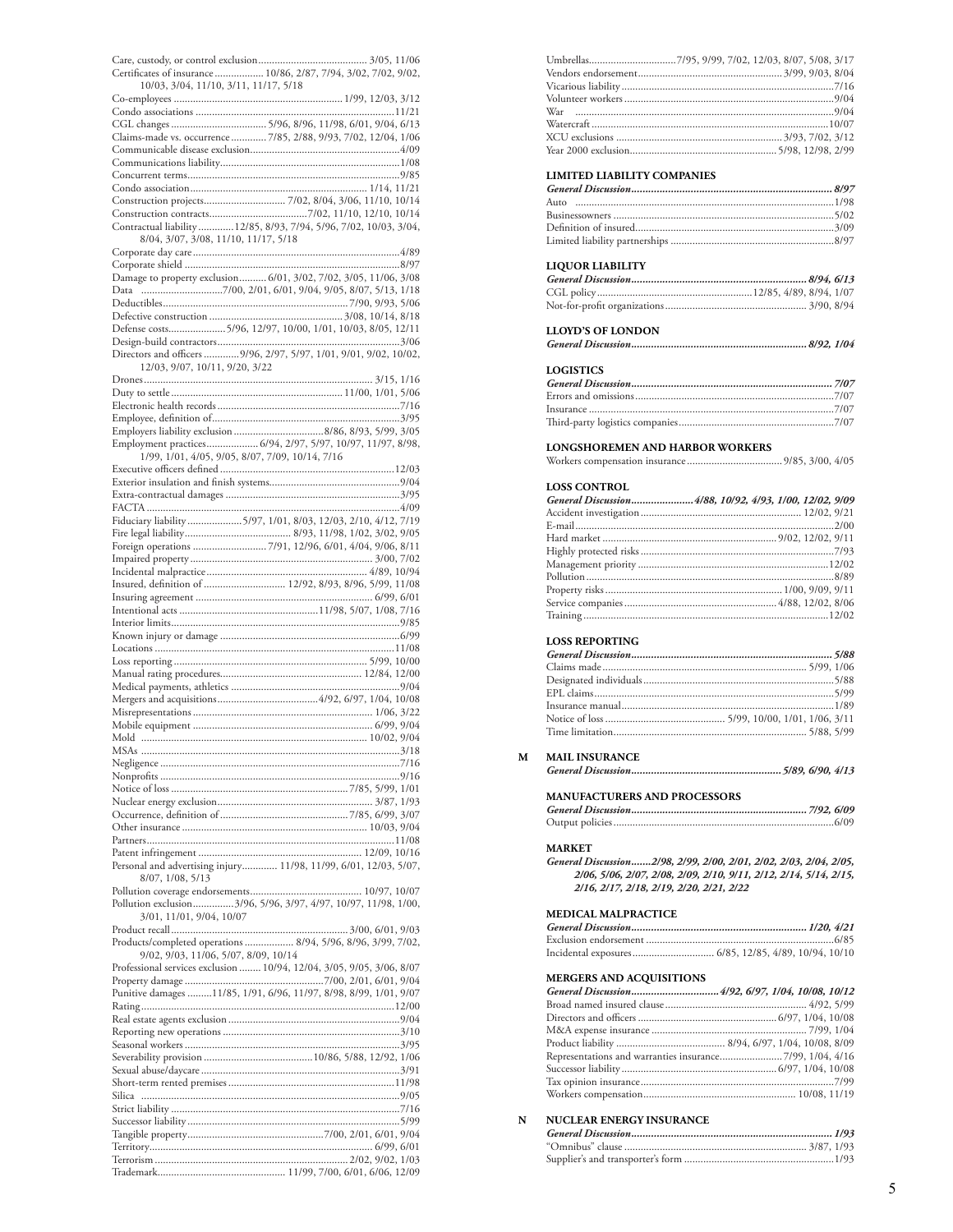| റ | <b>OCEAN CARGO INSURANCE</b>     |  |
|---|----------------------------------|--|
|   |                                  |  |
|   |                                  |  |
|   |                                  |  |
|   |                                  |  |
|   | <b>OUTSOURCING, CROSS-BORDER</b> |  |
|   |                                  |  |
|   |                                  |  |
|   |                                  |  |
|   |                                  |  |

### **OVERSEAS PRIVATE INVESTMENT CORPORATION**

Political risk insurance.................................................. 9/87, 12/95, 4/15

Risks ...............................................................................................4/04

### **P PERSONAL AND ADVERTISING INJURY**

| CGL policies12/85, 12/89, 4/98, 11/99, 6/01, 1/08, 5/13 |
|---------------------------------------------------------|
|                                                         |
|                                                         |
|                                                         |
|                                                         |

### **POLITICAL RISK INSURANCE**

| Expropriation, nationalization, confiscation, deprivation  3/03, 6/10 |  |
|-----------------------------------------------------------------------|--|
|                                                                       |  |
|                                                                       |  |

## **POLLUTION**

| CGL  4/87, 12/89, 3/92, 3/93, 3/96, 5/96, 3/97, 4/97, 10/97, |
|--------------------------------------------------------------|
|                                                              |
|                                                              |
|                                                              |
|                                                              |
| Environmental Protection Agency demands 1/93, 3/18           |
|                                                              |

| Products/completed operations  3/93, 8/94, 5/96, 8/96, 4/97, 8/09 |  |
|-------------------------------------------------------------------|--|
|                                                                   |  |
|                                                                   |  |
|                                                                   |  |
|                                                                   |  |
|                                                                   |  |

### **PRIVACY (CYBER) LIABILITY**

### **PRODUCTS/COMPLETED OPERATIONS**

| Product liability insurance 8/91, 8/94, 9/03, 8/09, 8/12 |
|----------------------------------------------------------|
|                                                          |
|                                                          |
|                                                          |
|                                                          |
|                                                          |
|                                                          |
|                                                          |
|                                                          |
|                                                          |
| Pollution exposures  3/93, 8/94, 5/96, 8/96, 4/97, 8/09  |
|                                                          |
|                                                          |
|                                                          |
|                                                          |
|                                                          |
|                                                          |
|                                                          |
|                                                          |

### **PRODUCT RECALL INSURANCE**

#### **PROPERTY INSURANCE**

*General Discussion:*

| 9/08, 6/12                                                         |
|--------------------------------------------------------------------|
|                                                                    |
| All risks4/85, 11/92, 12/99, 10/01, 12/05, 4/09, 12/10             |
|                                                                    |
|                                                                    |
|                                                                    |
|                                                                    |
|                                                                    |
|                                                                    |
| Buildings/building laws  5/86, 3/94, 8/95, 9/95, 6/00, 8/00,       |
| 10/07, 6/12<br>Business personal property 9/95, 6/00, 12/01, 12/05 |
|                                                                    |
|                                                                    |
|                                                                    |
|                                                                    |
|                                                                    |
| Collapse 9/95, 12/99, 6/00, 10/01, 6/02, 12/05, 9/08, 12/10        |
|                                                                    |
|                                                                    |
|                                                                    |
|                                                                    |
|                                                                    |
|                                                                    |
|                                                                    |
|                                                                    |
|                                                                    |
| Flood 12/99, 8/00, 6/02, 10/05, 12/05, 4/09, 12/10                 |
|                                                                    |
|                                                                    |
|                                                                    |
| Improvements and betterments5/86, 3/93, 1/02, 3/07                 |
| Inspection reports and recommendations 12/01, 8/13                 |
|                                                                    |
| Insured, definition of  5/88, 12/92, 5/99, 6/02, 12/05             |
|                                                                    |
|                                                                    |
|                                                                    |
|                                                                    |
|                                                                    |
|                                                                    |
|                                                                    |
|                                                                    |
|                                                                    |
|                                                                    |
|                                                                    |
|                                                                    |
|                                                                    |
|                                                                    |
|                                                                    |
| Replacement cost 9/90, 1/00, 6/00, 12/01, 6/02, 10/04, 9/09        |
|                                                                    |
|                                                                    |
|                                                                    |
|                                                                    |
|                                                                    |
|                                                                    |
| Terrorism exclusion  11/01, 12/01, 2/02, 9/02, 1/03, 4/04          |
|                                                                    |
| Utility service interruption  5/92, 1/00, 3/01, 10/01, 10/07, 9/08 |
|                                                                    |
|                                                                    |
|                                                                    |
| Water damage 9/95, 3/99, 6/00, 9/05, 10/05, 4/09, 6/12             |

### **PROTECTIVE COVERAGE**

| Project management protective liability7/02, 8/04, 11/10 |  |
|----------------------------------------------------------|--|

### **R RECORDS**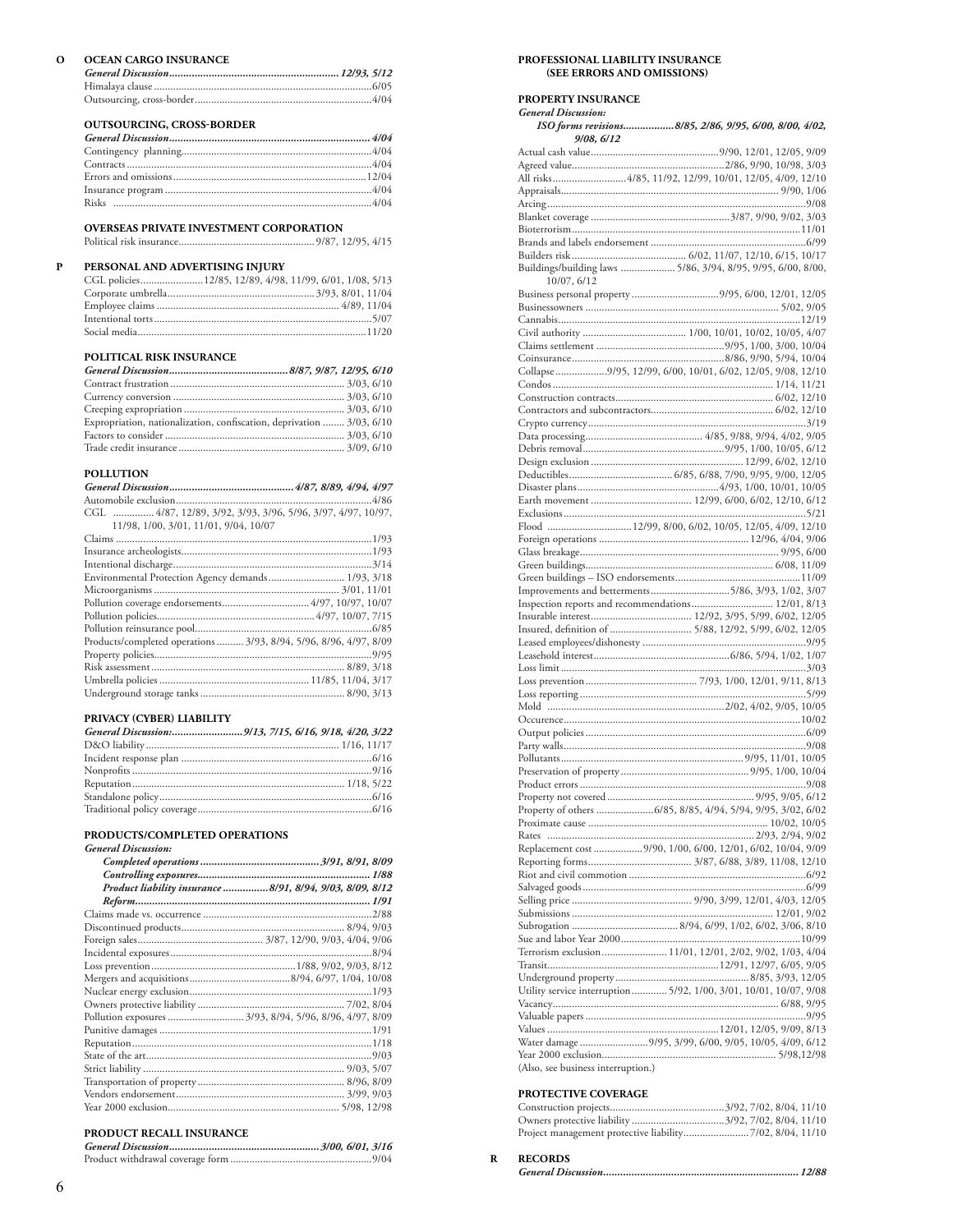### **REINSURANCE**

| <b>NELIVOU NAIVUE</b> |  |
|-----------------------|--|
|                       |  |
|                       |  |
|                       |  |
|                       |  |
|                       |  |
|                       |  |
|                       |  |
|                       |  |
|                       |  |
|                       |  |
|                       |  |
|                       |  |
|                       |  |
|                       |  |
|                       |  |
|                       |  |

#### **REPORTING FORMS**

### REPUTATION INSURANCE

#### **RESERVES**

### RETROSPECTIVE RATING

### RIOT COVERAGE

### RISK MANAGEMENT

| General Discussion12/94, 1/95, 12/95, 6/98, 10/13, 11/13, 2/17      |  |
|---------------------------------------------------------------------|--|
|                                                                     |  |
| Administrative techniques 12/88, 1/89, 12/94, 10/13, 11/13          |  |
|                                                                     |  |
|                                                                     |  |
|                                                                     |  |
|                                                                     |  |
| Certificates 1/97, 3/02, 7/02, 9/02, 3/04, 11/13, 11/17, 2/18, 5/18 |  |
| Competitive bidding—How, why, and when  9/97, 5/04                  |  |
|                                                                     |  |
|                                                                     |  |
|                                                                     |  |
|                                                                     |  |
|                                                                     |  |
|                                                                     |  |
|                                                                     |  |
|                                                                     |  |
|                                                                     |  |
|                                                                     |  |
|                                                                     |  |
|                                                                     |  |
|                                                                     |  |
|                                                                     |  |
|                                                                     |  |
|                                                                     |  |
| Records management  10/85, 12/88, 12/94, 4/99, 10/13                |  |
|                                                                     |  |
|                                                                     |  |
|                                                                     |  |
|                                                                     |  |
|                                                                     |  |
|                                                                     |  |
|                                                                     |  |
|                                                                     |  |
|                                                                     |  |
|                                                                     |  |
|                                                                     |  |
| $\cdots$                                                            |  |

### **RISK RETENTION GROUPS**

| <b>SELF-INSURANCE</b>                                        |  |
|--------------------------------------------------------------|--|
|                                                              |  |
|                                                              |  |
|                                                              |  |
|                                                              |  |
|                                                              |  |
|                                                              |  |
|                                                              |  |
|                                                              |  |
|                                                              |  |
|                                                              |  |
| <b>SELLING PRICE CLAUSE</b>                                  |  |
|                                                              |  |
| <b>SPECIAL EVENTS</b>                                        |  |
|                                                              |  |
|                                                              |  |
| <b>"STOP GAP" INSURANCE</b>                                  |  |
|                                                              |  |
|                                                              |  |
| STRUCTURED SETTLEMENTS                                       |  |
|                                                              |  |
|                                                              |  |
| <b>SUBROGATION</b>                                           |  |
|                                                              |  |
| Waiver provisions  6/88, 3/90, 5/94, 8/94, 6/99, 1/02, 6/02, |  |
| 7/02, 10/04, 3/06, 8/10, 11/17                               |  |
|                                                              |  |
| <b>SURPLUS LINES</b>                                         |  |
| General Discussion11/91, 11/00, 7/05, 9/10, 4/15             |  |
|                                                              |  |
|                                                              |  |
|                                                              |  |
| <b>TERRORISM</b>                                             |  |
|                                                              |  |
|                                                              |  |
|                                                              |  |
|                                                              |  |
|                                                              |  |
|                                                              |  |
| <b>TRANSIT INSURANCE</b>                                     |  |
| General Discussion-Truck and Rail  6/90, 12/97, 6/05         |  |
|                                                              |  |
|                                                              |  |
|                                                              |  |
|                                                              |  |
|                                                              |  |
|                                                              |  |
|                                                              |  |
|                                                              |  |
|                                                              |  |
|                                                              |  |
|                                                              |  |
|                                                              |  |

 ${\bf S}$ 

 $\mathbf T$ 

#### $\mathbf{U}$

UMBRELLA/EXCESS LIABILITY-COMMERCIAL General Discussion.........................8/88, 7/95, 9/99, 8/01, 11/04, 5/08 Claims-made forms.................9/85, 11/85, 9/86, 8/88, 7/95, 9/99, 8/01,  $5/08$ Concurrency with primary .............. 9/85, 11/85, 9/86, 7/95, 9/99, 8/01, Underlying schedule............. 11/85, 7/95, 9/99, 8/01, 7/02, 11/04, 8/07,  $5/08$ 

### **UNDERGROUND STORAGE TANKS**

#### **VALUABLE PAPERS**  $\mathbf{V}$

| <b>MOP</b> |  |
|------------|--|
|            |  |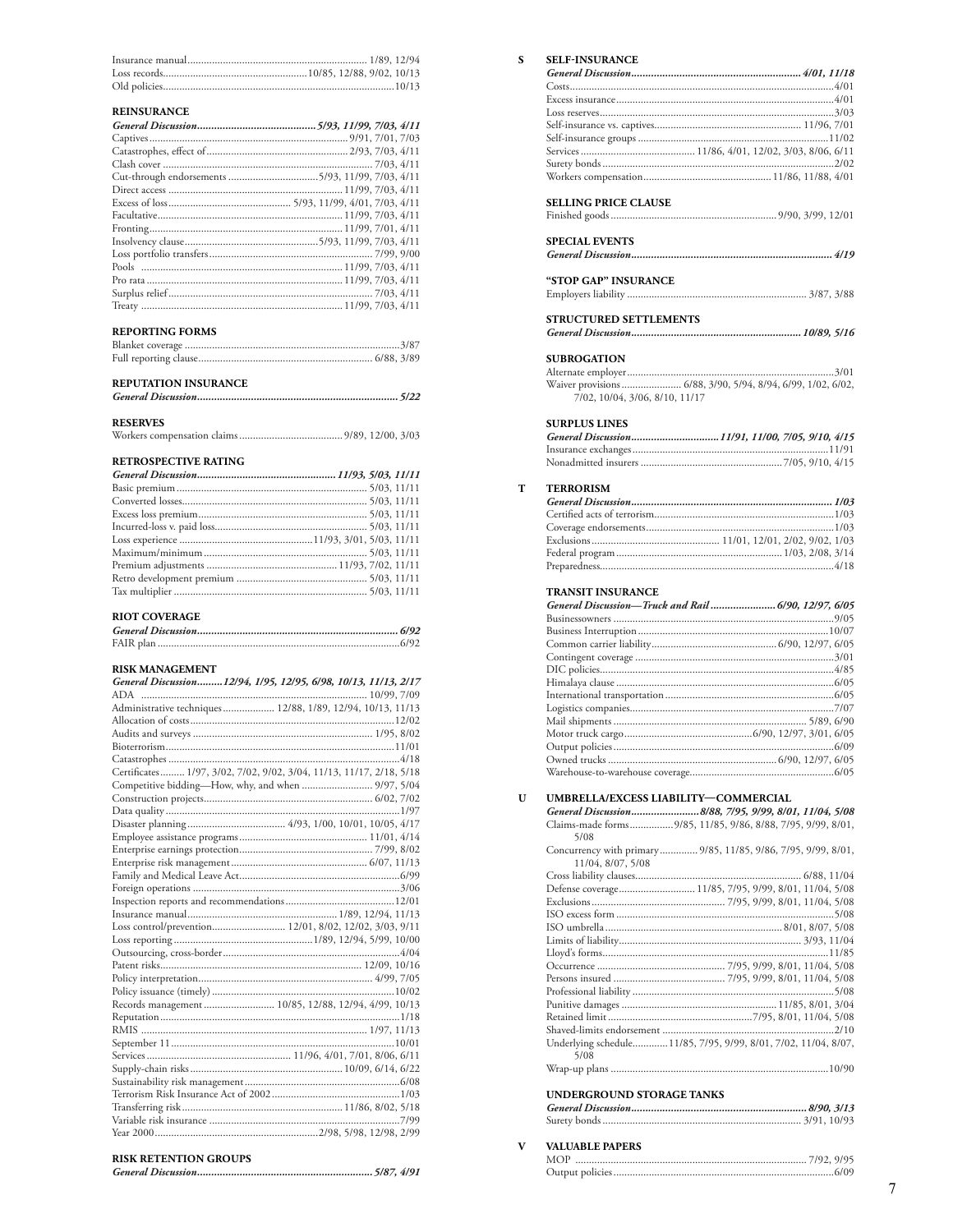### **W WAR RISKS**

| <b>WARRANTIES</b>                                                    |  |
|----------------------------------------------------------------------|--|
|                                                                      |  |
|                                                                      |  |
| <b>WORKERS COMPENSATION</b>                                          |  |
| General Discussion11/02, 11/03, 6/04, 4/08, 12/18, 6/20              |  |
|                                                                      |  |
| Alternate employer endorsement  3/95, 8/00, 3/01, 12/02, 8/16        |  |
|                                                                      |  |
|                                                                      |  |
|                                                                      |  |
|                                                                      |  |
| Certificates of insurance  2/87, 3/89, 3/02, 9/02, 3/04, 11/05, 2/18 |  |
|                                                                      |  |
|                                                                      |  |
|                                                                      |  |
|                                                                      |  |
|                                                                      |  |
|                                                                      |  |
|                                                                      |  |
|                                                                      |  |
|                                                                      |  |
|                                                                      |  |
|                                                                      |  |
|                                                                      |  |
|                                                                      |  |
|                                                                      |  |
|                                                                      |  |
|                                                                      |  |
|                                                                      |  |
|                                                                      |  |
| Employers liability  3/04, 6/04, 3/05, 12/06, 4/08, 9/14             |  |
| Employer-sponsored activities 4/89, 3/92, 12/06, 4/08                |  |
| Exclusive remedy 8/00, 3/01, 12/03, 12/06, 4/08, 1/17                |  |
|                                                                      |  |
| Experience rating  12/84, 9/89, 2/98, 12/00, 9/02, 11/03, 7/12       |  |
|                                                                      |  |
| Foreign voluntary workers compensation  3/04, 9/06, 8/11             |  |
|                                                                      |  |
|                                                                      |  |
|                                                                      |  |
|                                                                      |  |
|                                                                      |  |
|                                                                      |  |
|                                                                      |  |
|                                                                      |  |

| Longshore and harbor workers 9/85, 3/00, 6/04, 4/05, 4/08, 3/15 |
|-----------------------------------------------------------------|
|                                                                 |
|                                                                 |
|                                                                 |
|                                                                 |
|                                                                 |
|                                                                 |
|                                                                 |
|                                                                 |
|                                                                 |
|                                                                 |
|                                                                 |
|                                                                 |
|                                                                 |
|                                                                 |
|                                                                 |
|                                                                 |
|                                                                 |
|                                                                 |
|                                                                 |
|                                                                 |
|                                                                 |
|                                                                 |
|                                                                 |
|                                                                 |
|                                                                 |
|                                                                 |
|                                                                 |
|                                                                 |
|                                                                 |
|                                                                 |
|                                                                 |
|                                                                 |
|                                                                 |
|                                                                 |
|                                                                 |
|                                                                 |
|                                                                 |
|                                                                 |
|                                                                 |
| <b>WRAP-UP PLANS</b>                                            |

**X XCU EXCLUSIONS**

Underground property......................................................................3/93

## **Index by Volume**

### **VOLUME 22**

|       | <b>VOLUME 22</b>                                               |       | <b>VOLUME 24</b>                                            |
|-------|----------------------------------------------------------------|-------|-------------------------------------------------------------|
| 12/84 | Time to Take a Close Look at Casualty Insurance Costs          | 12/86 | Another Look at Business Automobile Insurance               |
| 1/85  | 1985 Promises to Be a Challenging Year for Risk Managers       | 1/87  | 1987: A Year of Trial and Transition                        |
| 2/85  | A Look at Financial Guarantees                                 | 2/87  | Can You Really Rely on Certificates of Insurance?           |
| 3/85  | Some Perspectives on State Workers Compensation Funds          | 3/87  | Reporting Forms — Blanket Coverage                          |
| 4/85  | What to Look for in an All-Risk Property Policy                | 4/87  | Pollution Insurance — An Endangered Species?                |
| 5/85  | How to Analyze Your Insurers' Financial Stability              | 5/87  | The Liability Risk Retention Act of 1986                    |
| 6/85  | Physical Damage Coverage on Rented Autos  "Hidden" Malpractice | 6/87  | Organizing Business to Reduce Risk                          |
|       | Exclusion  Deductible Clauses  Pollution Market                | 7/87  | New Boiler and Machinery Policies — Part One                |
| 7/85  | New CGL Policies First Installment                             | 8/87  | How to Handle Political Risks — A Special Report — Part One |
| 8/85  | New Property Policies                                          | 9/87  | Political Risk Insurance — Part Two                         |
| 9/85  | New CGL Policies Second Installment                            | 10/87 | Boiler and Machinery Insurance — Part Two                   |
| 10/85 | How to Cope With This Tight Insurance Market                   | 11/87 | Liability Protection for Directors and Officers             |
| 11/85 | Current Market Has Spawned a New Type of Umbrella              |       |                                                             |

### **VOLUME 25** We Reflect on 25 Years in the Insurance Business

Are You Getting the Most for Your Service Dollar? 5/88 A Look at the "Fine Print" in Insurance Policies More on the "Fine Print" in Insurance Policies Hazard Communication: Is Your Firm in Compliance? Another Look at Umbrella Liability Insurance How to Protect Your Firm Against EDP Losses Computer Security: Managing the Crime Risk Workers Compensation Self-Insurance

|       |                                                                       |       | <b>VULUME 23</b>                                  |
|-------|-----------------------------------------------------------------------|-------|---------------------------------------------------|
|       | <b>VOLUME 23</b>                                                      | 12/87 | We Reflect on 25 Years in the Insurance Business  |
| 12/85 | New Commercial General Liability Policies Third Installment           | 1/88  | Controlling Product Liability Exposures           |
| 1/86  | 1986: Will Underwriters Come Down to Earth?                           | 2/88  | 1988: Competition Returns Amidst Uncertainty      |
| 2/86  | A New Policy Form for Insuring "Business Income"                      | 3/88  | Rental Cars and the Contractual Liability Problem |
| 3/86  | Directors and Officers Liability Insurance                            | 4/88  | Are You Getting the Most for Your Service Dollar  |
| 4/86  | Revisions in Commercial Automobile Policies                           | 5/88  | A Look at the "Fine Print" in Insurance Policies  |
| 5/86  | Leases and Insurance — Part One                                       | 6/88  | More on the "Fine Print" in Insurance Policies    |
| 6/86  | Leases and Insurance — Part Two                                       | 7/88  | Hazard Communication: Is Your Firm in Complian    |
| 7/86  | A Look at the New Commercial Crime Forms                              | 8/88  | Another Look at Umbrella Liability Insurance      |
| 8/86  | More on Leases  A Coinsurance Problem  Workers Compensation           | 9/88  | How to Protect Your Firm Against EDP Losses       |
|       | Maritime Exposures  Liability Coverage for Executive Officers  Alien- | 10/88 | Computer Security: Managing the Crime Risk        |
|       | ated Premises Exclusion                                               | 11/88 | Workers Compensation Self-Insurance               |
| 9/86  | Some Reflections on the Current Liability Market                      |       |                                                   |

- 
- 10/86 Leases and Insurance Liability Considerations
- 11/86 Some Thoughts on Alternatives to Insurance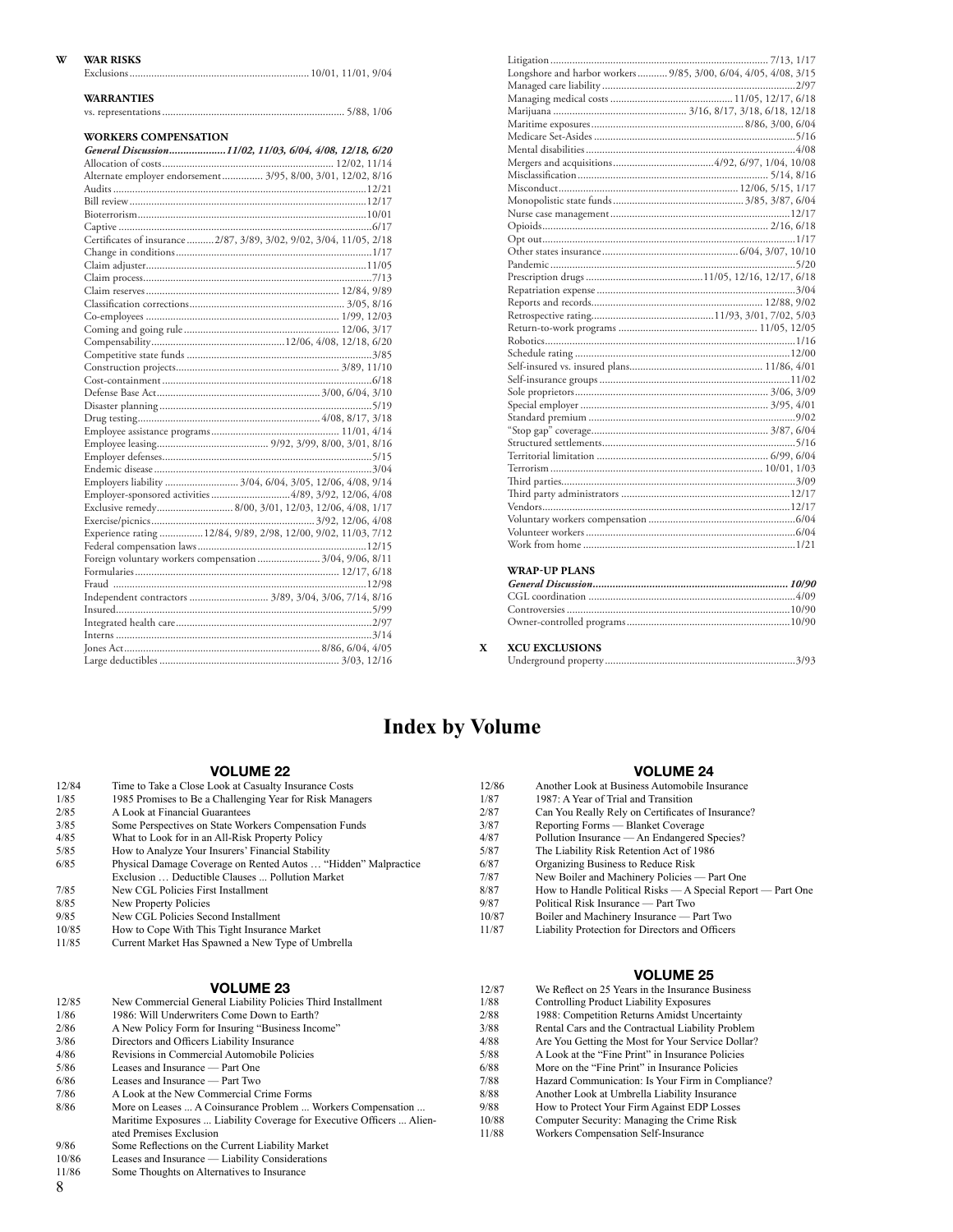| 12/88 | Managing Your Information: A Key to Efficiency                                                             |
|-------|------------------------------------------------------------------------------------------------------------|
| 1/89  | Developing a Risk Management Manual                                                                        |
| 2/89  | 1989: A Year of Problem-Solving                                                                            |
| 3/89  | Judging Insurance Contract Language  Subcontractors and Workers<br>Compensation  Certificates of Insurance |
| 4/89  | Incidental Liability Exposures: Are You Covered?                                                           |
|       |                                                                                                            |
| 5/89  | Property in Transit                                                                                        |
| 6/89  | Preparing for the Next Hard Market                                                                         |
| 7/89  | How to Choose an Agent or Broker                                                                           |
| 8/89  | Avoiding the "Acquisition" of Superfund Liability                                                          |
| 9/89  | Workers Compensation — Errors Can Be Costly                                                                |
| 10/89 | <b>Structured Settlements: A Win-Win Situation</b>                                                         |
| 11/89 | Managing the Risk of Foreign Travel                                                                        |
|       |                                                                                                            |

### **VOLUME 27**

| 12/89 | A New and Improved CGL Policy?                                            |
|-------|---------------------------------------------------------------------------|
| 1/90  | A Look at the Illinois Insurance Exchange                                 |
| 2/90  | 1990: A Year to Ask "How" Not "When"                                      |
| 3/90  | Liquor Liability and Not-for-Profit Organizations  Alternatives to Combat |
|       | Insurance Cycles  State vs. Federal Right-to-Know Laws  Subrogation       |
|       | and the Insurance Transaction                                             |
| 4/90  | How to Establish Business Interruption Values                             |
| 5/90  | Business Interruption Values — Part Two                                   |
| 6/90  | How to Manage Your Transportation Exposure                                |
| 7/90  | How to Effectively Use Deductibles                                        |
| 8/90  | Your Underground Storage Tank Exposure                                    |
| 9/90  | The Value of Property Losses                                              |
| 10/90 | When Is a Wrap-Up Appropriate?                                            |
| 11/90 | Covering Your Crime Exposure                                              |
|       |                                                                           |
|       |                                                                           |

### **VOLUME 28**

| 12/90 | Incidental Overseas Exposures                                 |
|-------|---------------------------------------------------------------|
| 1/91  | Product Liability: Toward the Center?                         |
| 2/91  | 1991: Living on the Edge                                      |
| 3/91  | Sexual Abuse Coverage for Day Care  Coverage for Leased       |
|       | Personal Property  Completed Operations — Repairs to Original |
|       | Work  The Surety Option (Underground Storage Tanks)           |
| 4/91  | Changing the Risk Retention Act                               |
| 5/91  | Strains on the D&O Market                                     |
| 6/91  | Filling the Professional Liability Gap                        |
| 7/91  | Structuring an International Insurance Program                |
| 8/91  | Covering Your Products-Completed Operations Exposure          |
| 9/91  | Do You Need a Captive Insurer?                                |
| 10/91 | Evaluating Your Insurer's Health                              |
| 11/91 | How to Use Surplus Lines Markets                              |
|       |                                                               |

### **VOLUME 29**

- 12/91 How to Choose An All-Risk Policy<br>1/92 Look for More Business Auto Char
- 1/92 Look for More Business Auto Changes<br>2/92 Will 1992 Bring Surprises?
- 2/92 Will 1992 Bring Surprises?<br>3/92 More Emphasis Placed on 1 More Emphasis Placed on Pollutant ... Coverage for Lead Poisoning ... Exercise Care With Employee Gym … Using Protective Liability Policies
- 4/92 Anticipate Merger/Acquisition Exposures<br>5/92 Your Business Interruption Loss
- 5/92 Your Business Interruption Loss<br>6/92 Preparing for Shock Riot/Earl
- $6/92$  Preparing for Shock Riot/Earthquake<br> $7/92$  Insuring Property Risks of Manufacturer 7/92 Insuring Property Risks of Manufacturers and Processors<br>8/92 I.lovd's — Tradition Under Fire A Special Report
- Lloyd's Tradition Under Fire, A Special Report
- 
- 9/92 Your Workers Compensation Premium Gaining Control
- 10/92 Lowering Workers Comp Costs Through Loss Control Insuring Your Boiler and Machinery Exposures

### **VOLUME 30**

- 12/92 Do You Know Who Is Insured?
- 1/93 Insuring Nuclear Liability<br>2/93 1993 The Wolf Is at the
- 2/93 1993 The Wolf Is at the Door<br>3/93 Excluding Products Pollution ...
- Excluding Products Pollution ... Who Insures Improvements/Betterments? … Finding the Right Umbrella Limits … A Look at Underground Property
- 4/93 Surviving Terrorists, Ill-Winds, Floods, and Other Catastrophes
- 5/93 How Reinsurers Impact Your Security<br>6/93 Insuring Your Fiduciary Liability Expo
- 6/93 Insuring Your Fiduciary Liability Exposure<br>7/93 HPR Lowering Property Insurance Costs
- 7/93 HPR Lowering Property Insurance Costs Through Loss Control
- 8/93 A Look at Upcoming CGL Changes<br>9/93 A Look at Uncoming CGL Changes
- A Look at Upcoming CGL Changes Part 2
- 10/93 When Do You Need a Surety?<br>11/93 How Retro Rating Can Lower How Retro Rating Can Lower Your WC Costs

### **VOLUME 31**

- 12/93 How to Protect Ocean Cargo<br>1/94 Business Auto Truckers and
- 1/94 Business Auto, Truckers and Motor Carriers A New Approach in 1994<br>2/94 1994 Opens With a Chill and a Rumble
- 2/94 1994 Opens With a Chill and a Rumble<br>3/94 I ooking for Cheaper Extra Expense Cov
	- Looking for Cheaper Extra Expense Cover ... Does CGL Cover Parking? ... Recognizing Professional Service … Aftershocks From Quake Deductible … Depreciation — A Covered Fixed Expense? … Building Laws Coverage
- 4/94 Cleaning Up Superfund's Act<br>5/94 Re-Engineering the Leasing P
- Re-Engineering the Leasing Process Real Property Exposures
- 6/94 Managing Employment Practices Liability<br>7/94 Re-Engineering the Leasing Process Par Re-Engineering the Leasing Process — Part 2
- Liability Exposures
- 8/94 Managing Discontinued Products/Liquor Liability Exposures/Handling Subrogation
- 9/94 Managing Your Computer Exposure
- 
- 10/94 Managing New Errors and Omissions Risks<br>11/94 Another Look at Auto Rating and Coverage Another Look at Auto Rating and Coverage

### **VOLUME 32**

- 12/94 Has Your Administrative Manual Kept Pace With Organizational Change?<br>1/95 Can an Audit Help You Anticipate Change? 1/95 Can an Audit Help You Anticipate Change?<br>2/95 1995 - An Uneasy Status Ouo Prevails 2/95 1995 — An Uneasy Status Quo Prevails<br>3/95 Does CGL Cover Seasonal Workers? Does CGL Cover Seasonal Workers? ... Does Policy Show Property Interest? … Bad Faith Can Earn Extra-Contractual Damages  $4/95$  How to Protect Your Firm Against Theft, Espionage and Violence  $5/95$  How to Protect Your Rights — And Claim 5/95 How to Protect Your Rights — And Claim<br>6/95 Defending Yourself Against Unfair Claims 6/95 Defending Yourself Against Unfair Claims Practices/Partnership Auto Exposures 7/95 How to Choose an Umbrella<br>8/95 Managing Hidden Business I 8/95 Managing Hidden Business Interruption Exposures<br>9/95 ISO Forms Revisions — Is It Time to Review Your 9/95 ISO Forms Revisions — Is It Time to Review Your Property Insurance?<br>10/95 A Look at ISO Time Element Changes 10/95 A Look at ISO Time Element Changes<br>11/95 Finding the Right Agent or Broker
- Finding the Right Agent or Broker

### **VOLUME 33**

- 12/95 How to Manage Your Political Risks
- 1/96 What to Look for And Look Out for In a Surplus Lines Liability Policy<br>2/96 In 1996 Look for Value And Safety
	-
- 2/96 In 1996, Look for Value And Safety<br>3/96 Fidelity Loss Prior to Acquisition ... Co Fidelity Loss Prior to Acquisition ... Courts Address Pollution Exclusion ... Business Income Profit and Loss … Extended Business Income Coverage … Subrogation Against Insureds
- 
- 4/96 How to Use a Finite Risk Insurance Program<br>5/96 Another Round of CGI, Policy Revisions
- 5/96 Another Round of CGL Policy Revisions<br>6/96 Managing Disputed Claims
- 6/96 Managing Disputed Claims<br>7/96 How to Handle Rental Car I
- 7/96 How to Handle Rental Car Exposures<br>8/96 More on the New CGL Policies
- 8/96 More on the New CGL Policies<br>9/96 Managing D&O Exposures and 9/96 Managing D&O Exposures and New Coverage Options<br>10/96 Evaluating Your Insurer's Einancial Strength
- 
- 10/96 Evaluating Your Insurer's Financial Strength Making a Captive Work for You

- 12/96 Managing Overseas Exposures
- 1/97 Managing Information Technology<br>2/97 Prenare for Shifting Legal Environi
- 2/97 Prepare for Shifting Legal Environment The Market in 1997<br>3/97 Business Interruption Pavroll Expense Does CGL Exclude
- Business Interruption Payroll Expense ... Does CGL Exclude Emission of Adhesive Vapors? ... Do You Need Extortion Coverage? ... What Objects to Insure Under a B&M Policy
- 4/97 Environmental Liability Finding Coverage in Today's Market<br>5/97 How to Protect Cornorate Executives
- 
- 5/97 How to Protect Corporate Executives<br>6/97 How to Manage the Risks of a Corporation 6/97 How to Manage the Risks of a Corporate Merger, Acquisition, or Divestiture
- 7/97 Managing the Risks of Employee Crime<br>8/97 Understanding and Managing the Risks
- 8/97 Understanding and Managing the Risks of Limited Liability Companies<br>9/97 Going to Market on Your Own Terms
- 9/97 Going to Market on Your Own Terms<br>10/97 Understanding ISO's New Ventures In
- 10/97 Understanding ISO's New Ventures Into EPLI and Pollution Coverage<br>11/97 A Continuing Look at ISO's EPLI Program
- A Continuing Look at ISO's EPLI Program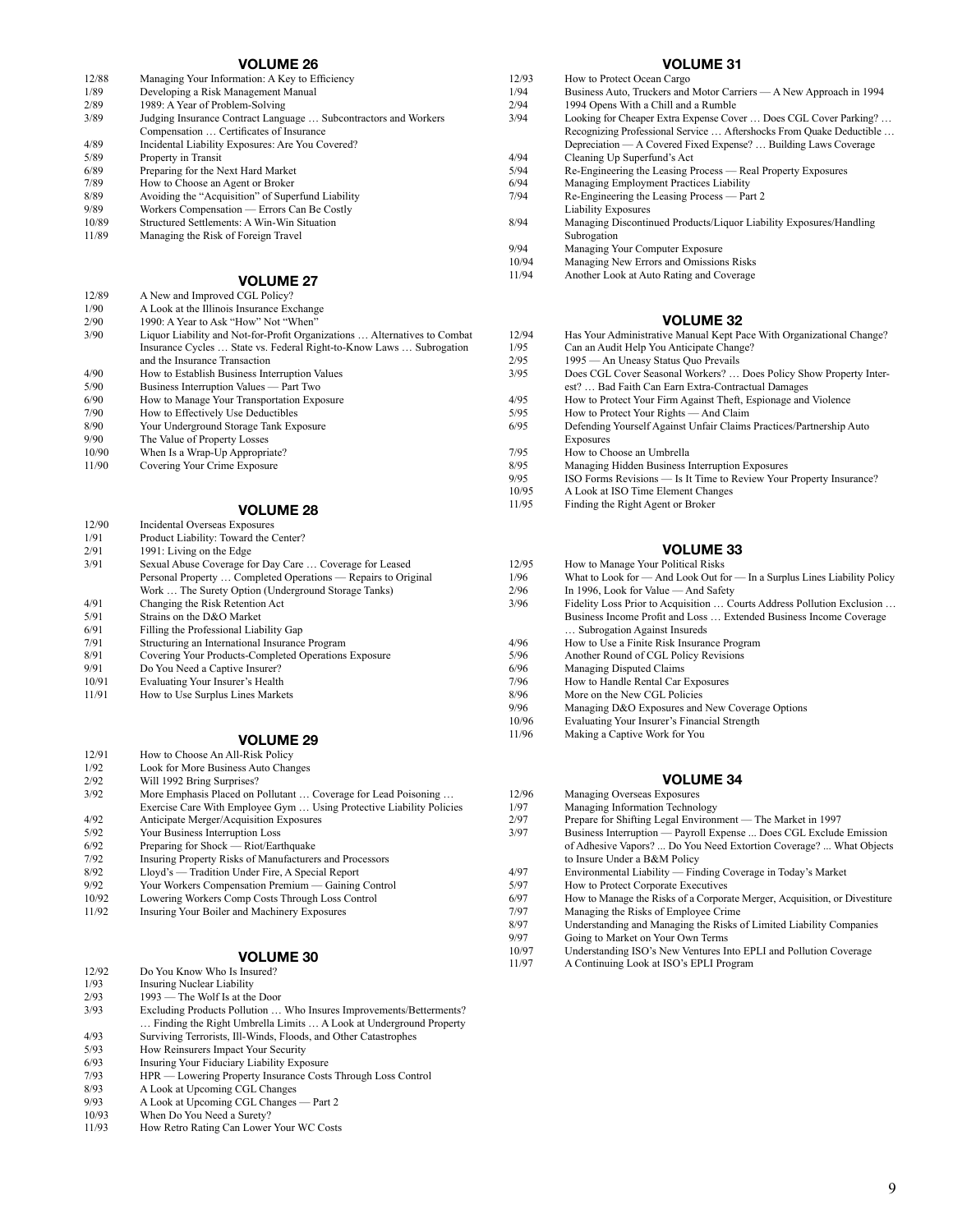| 12/97 | Regulatory Changes — Managing Your Cargo Exposure                |   |
|-------|------------------------------------------------------------------|---|
| 1/98  | Changes to ISO Commercial Auto                                   |   |
| 2/98  | Taking Advantage of a Buyer's Market — 1998                      |   |
| 3/98  | Does Crime Discovery Form Have Holes?  Does Garagekeepers Cover  | 2 |
|       | Joyride?  Do You Need Antiharassment Policy?                     | 3 |
| 4/98  | How to Manage Risks of Electronic Commerce and the Internet      |   |
| 5/98  | Managing Your Millennium Exposure                                |   |
| 6/98  | Who Should Manage Risk?                                          |   |
| 7/98  | Insuring Equipment Breakdown                                     |   |
| 8/98  | Handling an Expanded EPL Exposure                                | 6 |
| 9/98  | How to Calculate Business Interruption (Income) Values           |   |
| 10/98 | How to Calculate Business Interruption (Income) Values — Part II | 7 |
| 11/98 | A Look at the 1998 CGL Changes                                   | ξ |
|       |                                                                  | ç |
|       |                                                                  |   |

### **VOLUME 36**

| 12/98 | More ISO Year 2000 Endorsements and Other Changes                |
|-------|------------------------------------------------------------------|
| 1/99  | How to Handle Your EPL Claims                                    |
| 2/99  | For Insurers, Things Are Tough All Over                          |
| 3/99  | Insuring Sales Value of Production  Water Damage When Roof Leaks |
|       | Limitations of Vendors Endorsement                               |
| 4/99  | How to Interpret an Insurance Policy                             |
| 5/99  | Know the Fine Print — Simplified or Not                          |
| 6/99  | Know the Fine Print $-$ Part II                                  |
| 7/99  | A Look at Nontraditional Insurance Products                      |
| 8/99  | Patching the Business Auto Policy                                |
| 9/99  | How to Structure an Umbrella Program                             |
| 10/99 | Managing Changes to Your ADA Exposure                            |
| 11/99 | How to Work With Your Insurer's Insurer                          |
|       |                                                                  |
|       |                                                                  |
|       | 1701 LBJF 67                                                     |

#### **VOLUME 37**

- 12/99 Evaluating Property Causes of Loss
- 1/00 Managing a Major Property Loss<br>2/00 The Market in 2000 Is the Part
- 2/00 The Market in 2000 Is the Party Over?<br>3/00 Do You Have an Account Adjuster? ... W Do You Have an Account Adjuster? ... What Product Recall Policies Cover … Property Damage to "Impaired Property" … Do You Need USLHWCA Coverage? … Is Named Driver Exclusion Valid? 4/00 A Look at ISO's New Crime and Fidelity Forms<br>5/00 How to Select an Agent or Broker
- 5/00 How to Select an Agent or Broker
- 6/00 Plan for Commercial Property Changes<br>7/00 Covering E-Commerce Risks
- 7/00 Covering E-Commerce Risks<br>8/00 A Look at ISO Property Endo
- A Look at ISO Property Endorsement Changes and New Government Crime Forms
- 9/00 Time to Be Wary of Weak Insurers<br>10/00 Handling Your Insurer's Reservation
- Handling Your Insurer's Reservations
- 11/00 A Look at the Surplus Lines Marketplace

### **VOLUME 38**

- 12/00 Controlling Liability Insurance Costs<br>1/01 Evaluating Nonstandard Liability Pol
- 1/01 Evaluating Nonstandard Liability Policies<br>2/01 2001 Are We Heading Into a Hard Mar
- 2/01 2001 Are We Heading Into a Hard Market?<br>3/01 <br>Are Bacteria Pollutants? ... Rolling Blackouts
- Are Bacteria Pollutants? ... Rolling Blackouts Utility Service Interruption … Subrogation Against an Alternate Employer … Contingent Interests Coverage … Moving to a Retrospective Rating Plan 4/ 01 Self-Insuring Your Risks<br>5/01 Planning for ISO's New 1
- 5/01 Planning for ISO's New Equipment Breakdown Protection Coverage Form<br>6/01 CGL Changes The Next Wave
- $6/01$  CGL Changes The Next Wave  $7/01$  Should You Use a Cantive?
- 7/01 Should You Use a Captive?<br>8/01 A Look at ISO's New Umbi
- 8/01 A Look at ISO's New Umbrella<br>9/01 Managing Your Directors and Of
- 9/01 Managing Your Directors and Officers Liability Exposure in Changing Times 10/01 Coping With Disaster
- 10/01 Coping With Disaster<br>11/01 Managing the Line Be
- Managing the Line Between Terror and War

### **VOLUME 39**

| 12/01 | Making Your Account Shine in a Tougher Property Insurance Market |  |  |  |
|-------|------------------------------------------------------------------|--|--|--|
|       |                                                                  |  |  |  |

- 1/02 How to Manage Premises Leasing Exposures<br>2/02 State of the Market Expect to Pay More for
- 2/02 State of the Market Expect to Pay More for Less in 2002<br>3/02 When Are Surety Bonds Needed for a Private Construction Pro
- When Are Surety Bonds Needed for a Private Construction Project? ... Damage to Property Exclusion ... Certificates of Insurance — A Concern ... Liability for Damage to Leased Premises ... Designing a Hold-Harmless Agreement
- 4/02 ISO Property Changes Take Aim at E-Commerce and Mold
- 5/02 A Look at ISO's Revised Commercial Package for Small Business
- 6/02 Insuring Construction Property Exposures 7/02 Managing Liability Insurance For a Construction Project
- 
- 8/02 How to Audit Your Risk Management and Insurance Program<br>9/02 How to Deal With a Hard Market
- 9/02 How to Deal With a Hard Market<br>10/02 A Look at Coverage One Year Lat
- 10/02 A Look at Coverage One Year Later<br>11/02 Self-Insurance Groups: Another Opt Self-Insurance Groups: Another Option for Workers Compensation

### **VOLUME 40**

| 12/02 | Lowering Costs Through Loss Control                                 |
|-------|---------------------------------------------------------------------|
| 1/03  | Managing Terrorism Coverage and Risk Under the                      |
|       | New Federal Terrorism Risk Insurance Act                            |
| 2/03  | State of the Market 2003 — Challenges for Policyholders Continue    |
| 3/03  | How Does a Loss Limit Affect Blanket Commercial Property Coverage?  |
|       | Large Deductible Programs  Determining Your Political Risk Exposure |
|       | Monitoring a Self-insured Program                                   |
| 4/03  | Business Income—How Much Should You Buy?                            |
| 5/03  | A Look at Retrospective Rating Plans                                |
| 6/03  | Hard Market Spawns New Interest in Side A Directors and Officers    |
|       | Liability Insurance                                                 |
| 7/03  | What You Should Know About Reinsurance                              |
| 8/03  | Managing Fiduciary Liability                                        |
| 9/03  | Managing and Insuring Product Liability                             |
| 10/03 | Managing and Insuring Contractural Liability                        |

11/03 Understanding Your Experience Modification

### **VOLUME 41**

- 12/03 Managing the Hazards of Being an Executive<br>1/04 Managing Risks of a Merger or Aquisition
- Managing Risks of a Merger or Aquisition
- 2/04 State of the Market Will 2004 Bring Relief?
- 3/04 Leasing Personal Property … Handling Foreign Workers Compensation Exposures … Coverage for Independent Contractor Risks … Additional Insured Endorsements Revised
- 4/04 Managing and Insuring Cross-border Outsourcing Risks<br>5/04 Knowing When and How to Market Your Account
- 5/04 Knowing When and How to Market Your Account<br>6/04 Avoiding Workers Compensation Coverage Gaps
- 
- 6/04 Avoiding Workers Compensation Coverage Gaps<br>7/04 Broker Contingent Fees How to Select and Ins 7/04 Broker Contingent Fees — How to Select and Insurance Representative 8/04 Using Additional Insured Endorsements
- 8/04 Using Additional Insured Endorsements<br>9/04 A Look at the 2004 ISO CGL Forms Res
- 9/04 A Look at the 2004 ISO CGL Forms Revision<br>10/04 Managing a Maior Property Claim
- 
- 10/04 Managing a Major Property Claim<br>11/04 A Look at Commercial Umbrella P 11/04 A Look at Commercial Umbrella Policies

### **VOLUME 42**

- 
- 12/04 A Look at Professional Liability Insurance<br>1/05 A Look at Lloyd's Today Tradition Givin 1/05 A Look at Lloyd's Today — Tradition Giving Way to New Demands<br>2/05 A Look at the State of the Market in 2005
	- 2/05 A Look at the State of the Market in 2005
- 3/05 Overuse of CGL Professional Services Exclusions … Does Policy Cover Employers Liability for Officers … Will Insured Recover for Loss of Rents When Property is Not Restored … What Happens When Your Operations Are Incorrectly Classified … What the Care, Custody, and Control Exclusion Means
- 4/05 Managing and Insuring Your EPL Exposure<br>5/05 Managing and Insuring Your Employee The
- 5/05 Managing and Insuring Your Employee Theft and Other Crime Exposures<br>6/05 Managing Your Transportation Exposure
- 6/05 Managing Your Transportation Exposure
- 7/05 Working With Surplus Lines Brokers and Insurers
- 8/05 Managing a Problem Liability Claim<br>9/05 A Look at the 2006 ISO Businessown
- $9/05$  A Look at the 2006 ISO Businessowners Policy<br>10/05 Hurricanes  $\rightarrow$  A Look at Coverage and Risk Ma
- 10/05 Hurricanes A Look at Coverage and Risk Management
	- Managing Workers Compensation Claims

- 12/05 Time to Review Your Property Insurance Program<br>1/06 A Look at the "Fine Print" of Insurance Policies
	- A Look at the "Fine Print" of Insurance Policies
- 2/06 Severe Weather Rattles the Market 2006 State of the Market
- 3/06 Waiver of Subrogation on Auto and CGL Policies … Professional Exclusions For Design-Build Contractors … Workers Compensation Obligations to Independent Contractors … Workers Compensation Coverage for Sole Proprietors … Developing an Overseas Risk Management Program
- 4/06 Look for Crime Insurance Changes in 2006<br>5/06 Managing Liability Deductibles/Retentions
- 
- 5/06 Managing Liability Deductibles/Retentions<br>6/06 Do You Need Coverages for Cyber Risks? 6/06 Do You Need Coverages for Cyber Risks?<br>7/06 Managing Your Business Auto Insurance
- 7/06 Managing Your Business Auto Insurance<br>8/06 Getting the Most From Your Service Doll
- 8/06 Getting the Most From Your Service Dollar<br>9/06 Managing an International Insurance Progra
- 9/06 Managing an International Insurance Program<br>10/06 Insuring Equipment Breakdown Exposures
- 10/06 Insuring Equipment Breakdown Exposures<br>11/06 A Look at the "Damage to Property" and "I
	- A Look at the "Damage to Property" and "Damage to Work" Exclusions in the CGL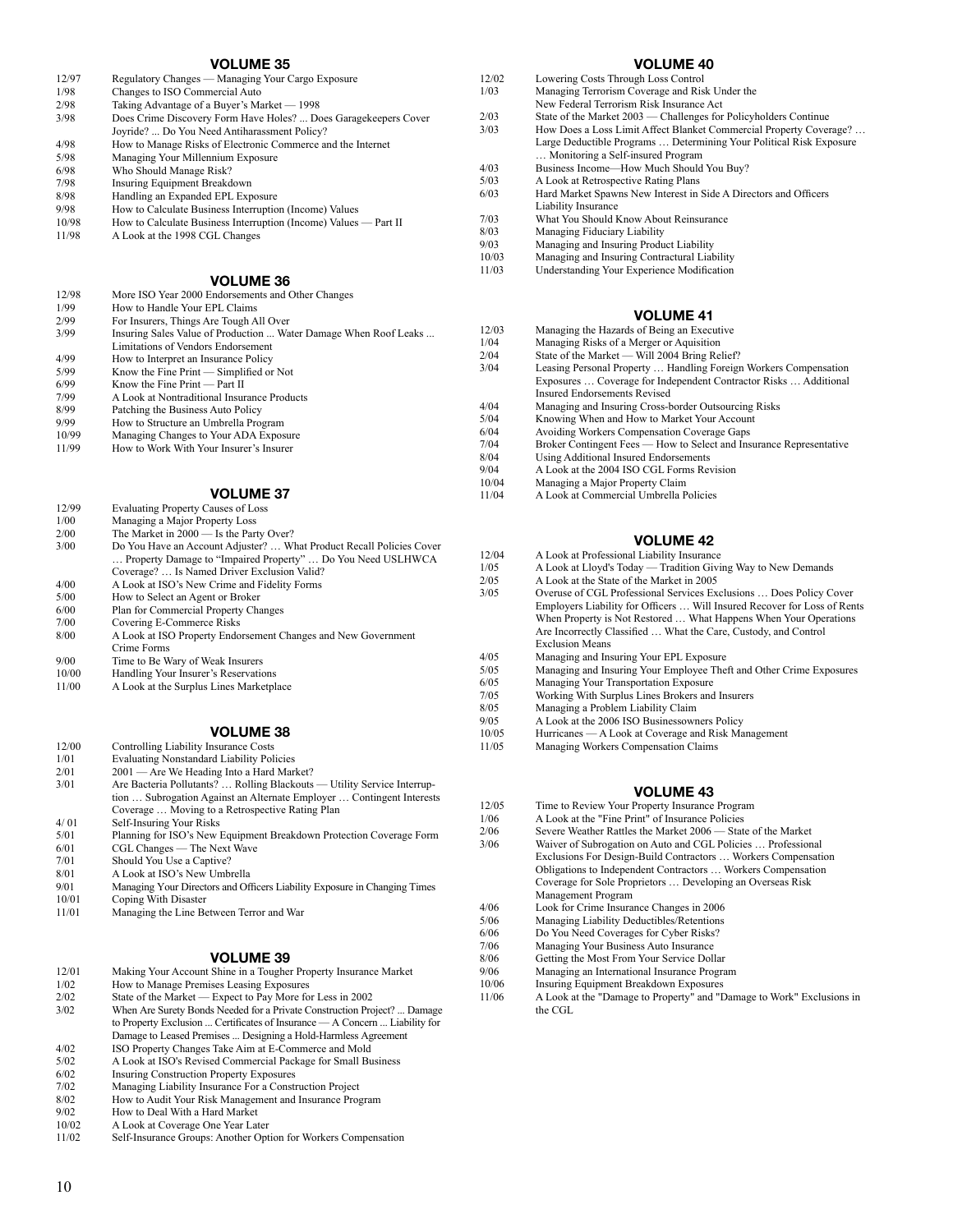- 12/06 A Look at the Gray Areas of Workers Compensation Claims
- 1/07 Handling Real Property Leasing Exposures
- 2/07 Competitive Market Returns 2007 State of the Market 3/07 CGL Cotractual Liability Coverage for Aircraft ... Insurers in Denial about
- Occurrence ... Other State Coverage ... Improvements and Betterments ... Broad Named Insured Clause
- 4/07 Managing Business Income Coverage/Claims<br>5/07 A look at Basic Liability Issues That Can Affe
- 5/07 A look at Basic Liability Issues That Can Affect Your Risk Management Program
- 6/07 Managing Risks in a Changing Environment
- 7/07 Managing and Insuring Logistics Exposures<br>8/07 A Look at Uncoming CGL and Commercial
- 8/07 A Look at Upcoming CGL and Commercial Umbrella Changes<br>9/07 A Look at What D&O Policies Don't Cover
- 9/07 A Look at What D&O Policies Don't Cover<br>10/07 Some Coverages You May Have Overlooke
- Some Coverages You May Have Overlooked 11/07 Managing Builders Risks Insurance

#### **VOLUME 45**

| 12/07 | What You Should Know About Surety Bonds                             |
|-------|---------------------------------------------------------------------|
| 1/08  | Managing Communications Liability                                   |
| 2/08  | State of the Market — 2008                                          |
|       | Competition Prevails Across the Board                               |
| 3/08  | Is There Coverage Under The CGL for Defective Construction?  Ad-    |
|       | ditional Insured Endorsements  Anti-Indemnity Laws  Does an Insurer |
|       | Have To Pay Consequential Damages When an Insurer Mishandles a      |
|       | Claim?                                                              |
| 4/08  | A Look at Workers Compensation Issues                               |
| 5/08  | A Look at Excess and Umbrella Insurance                             |
| 6/08  | A Look at Sustainability and Building Green — Risk Management and   |
|       | Insurance                                                           |
| 7/08  | A Look at Captive Insurance Companies                               |
| 8/08  | <b>Evaluating Insurer Financial Stability</b>                       |
|       | How Concerned Should You Be?                                        |
| 9/08  | The 2008 ISO Commercial Property Revision                           |
| 10/08 | Managing Merger or Acquisition Risks                                |
| 11/08 | A Look at the Fine Print of Insurance Policies                      |

### **VOLUME 46**

- 12/08 Managing Fiduciary Liability Concerns<br>1/09 Considerations in Buying Frrors and On
- 1/09 Considerations in Buying Errors and Omissions Liability Insurance<br>2/09 Prenaring for Another Hard Market? Preparing for Another Hard Market? State of the Market 2009 3/09 Is It Time to Consider Buying Trade Credit Insurance? ... How Does Third-Party Negligence Affect Your Mod? ... Is a Business Owner Covered by Workers Compensation? ... Why Must Your Policy Clearly Say LLC Is Covered? 4/09 Upcoming ISO Commercial Lines Changes<br>5/09 What You Should Know About Insurer Clair
- 5/09 What You Should Know About Insurer Claims Practices<br>6/09 MOPs COPs and CAPs A Look at How Output Polic 6/09 MOPs, COPs, and CAPs — A Look at How Output Policies Work
- 7/09 A Look at Changing EPL Exposures
- 
- 8/09 Insuring Your Products Completed Operations Exposure<br>9/09 Preparing For Your Property Insurance Renewal
- 9/09 Preparing For Your Property Insurance Renewal<br>10/09 Managing and Insuring Sunnly-Chain Risks
- 10/09 Managing and Insuring Supply-Chain Risks<br>11/09 Insuring Green Buildings Insuring Green Buildings

### **VOLUME 47**

- 12/09 A Look at Patent Risks and Insurance<br>1/10 A Look at 2010 Businessowners Revis
- 1/10 A Look at 2010 Businessowners Revision<br>2/10 State of the Market 2010 State of the Market - 2010
- Soft Economy Lingers, Soft Market Prevails 3/10 Holes in D&O Indemnification ... Reporting New Operations To Your CGL Insurer ... Employees' Use of Own Cars on Company Business ... Municipalities Crime Coverage Has Wrinkles ... USERRA Imposes Personal
- Liability ... Defense Base Act Coverage
- 4/10 A Look at ISO Commercial Auto Changes<br>5/10 Managing E-commerce Exposures Become
- Managing E-commerce Exposures Becomes Even More Critical
- 6/10 Covering Your Political Risk Exposures 7/10 A Look at the 2010 Revisions to the Crime and Equipment Breakdown Programs
- 
- 8/10 Exposures From Leasing Real Property<br>9/10 A Look at the New Surplus Lines Regul
- 9/10 A Look at the New Surplus Lines Regulatory Environment<br>10/10 A Look at the "Fine Print" A Matter of Time and Other I
- 10/10 A Look at the "Fine Print" A Matter of Time and Other Issues<br>11/10 Addressing Liability Insurance For a Construction Project Addressing Liability Insurance For a Construction Project

#### **VOLUME 48**

- 12/10 Insuring Construction Property Risks
- 1/11 Selecting an Agent or Broker
- 2/11 State of the Market The Buyers Insurance Market Continues
- 3/11 Are Scientists Seamen Under the Jones Act? ... How Will Auto Policy Value Trailer's Equipment? ... Claims-Made Policy ... Shaving Limits Threatens Umbrella/Excess Coverage ... Certificates of Insurance Again Causing Headaches
- 4/11 A Look at Reinsurance and How It Affects Your Program 5/11 Managing Business Interruption Insurance
- 5/11 Managing Business Interruption Insurance<br>6/11 When You Need Risk Management Service
- 6/11 When You Need Risk Management Services<br>7/11 How Courts Parse Insurance Policies
- 7/11 How Courts Parse Insurance Policies
- 8/11 Your International Insurance Program<br>9/11 Managing the Property Insurance Mar
- 9/11 Managing the Property Insurance Market  $10/11$  Can You Depend on Your D&O Insurance
- Can You Depend on Your D&O Insurance?
- 11/11 A Look at Retrospective Rating

#### **VOLUME 49**

- 12/11 Understanding Defense Cost Coverage
- 1/12 Points to Consider in Forming a Captive<br>2/12 State of the Market 2012 A Look Ahea
- 2/12 State of the Market  $2012 A$  Look Ahead  $3/12$  Does a Consultant Wearing Two Hats Prese Does a Consultant Wearing Two Hats Present a Conflict of Interest? ...
- When Employees Use Their Own Cars on Company Business ... When Are You Entitled to Independent Counsel? ... Should XCU Exclusions Be on Policy? ... Who Needs an Installation Folder?
- 4/12 A Look at Fiduciary Liability in Turbulent Times<br>5/12 Do You Need an Ocean Cargo Policy
- 5/12 Do You Need an Ocean Cargo Policy<br>6/12 Commercial Property Changes in 201
- 6/12 Commercial Property Changes in 2013<br>7/12 Changes in Experience Rating: Be Pren
- Changes in Experience Rating: Be Prepared For a Lower or Higher Modification
- 8/12 Understanding Products Liability Law, Risks, and Insurance
- 9/12 Best Practices for Avoising and Defending ADA Claims
- 10/12 Mergers and Acquisitions: Risk Management and Insurance Perils and Pitfalls
- 11/12 Enterprise Risk Management in an Era of Volatile Risks

### **VOLUME 50**

- 12/12 Insurance and Risk Management Guidance The Letter at 50<br>1/13 Current Trends in Liability Insurance
- 1/13 Current Trends in Liability Insurance<br>2/13 State of the Market Rising and Fal
- 2/13 State of the Market Rising and Falling Rates in 2013<br>3/13 Attorney Advice and Bad Faith Claims 3/13 Attorney Advice and Bad Faith Claims
- 
- "Other Coverages" Exclusion
- 4/13 Commercial Inland Marine More Than Property in Transit<br>5/13 Insuring Intellectual Property Risks
- 5/13 Insuring Intellectual Property Risks<br>6/13 A Look at the 2013 ISO CGL Forms
- 6/13 A Look at the 2013 ISO CGL Forms Changes
- 7/13 Contested Workers Compensation Claims<br>8/13 Negotiating Tough Property Insurance Ma
- 8/13 Negotiating Tough Property Insurance Market<br>9/13 There's More to Privacy/Security Insurance The
- 9/13 There's More to Privacy/Security Insurance Than Meets the Eye<br>10/13 How to Develop a Modern Corporate Risk Management Departn
- How to Develop a Modern Corporate Risk Management Department -Part I
- 11/13 How to Develop a Modern Corporate Risk Management Department Part II

- 12/13 Business Interruption Market and Coverage in the Aftermath of Hurricane Sandy
- 1/14 Commercial Condos: Who Insures What?
- 2/14 State of the Market Rate Increases Slowing in 2014<br>3/14 Unnaid Interns and Workers Compensation
- Unpaid Interns and Workers Compensation Will You Be Able to Find Terrorism Coverage? Take a Fresh Look at Your Emergency Planning Intentional Discharges
- 4/14 Leveraging Your Employee Assistance Program to Create Fully Effective Employees
- 5/14 Negotiating a Disciplined Insurance Market<br>6/14 Managing Expanding Supply Chain Risks
- 6/14 Managing Expanding Supply Chain Risks
- 7/14 Independent Contractor Risk and Coverage
- 8/14 Really Good Crime Insurance? Watch for Conditions
- 9/14 Employment Practices Liability, Loss Control, and Coverage<br>10/14 CGL Coverage for Construction Defects
- 10/14 CGL Coverage for Construction Defects<br>11/14 Enterprisewide Ownership —Allocating
- Enterprisewide Ownership —Allocating Workers Compensation Costs